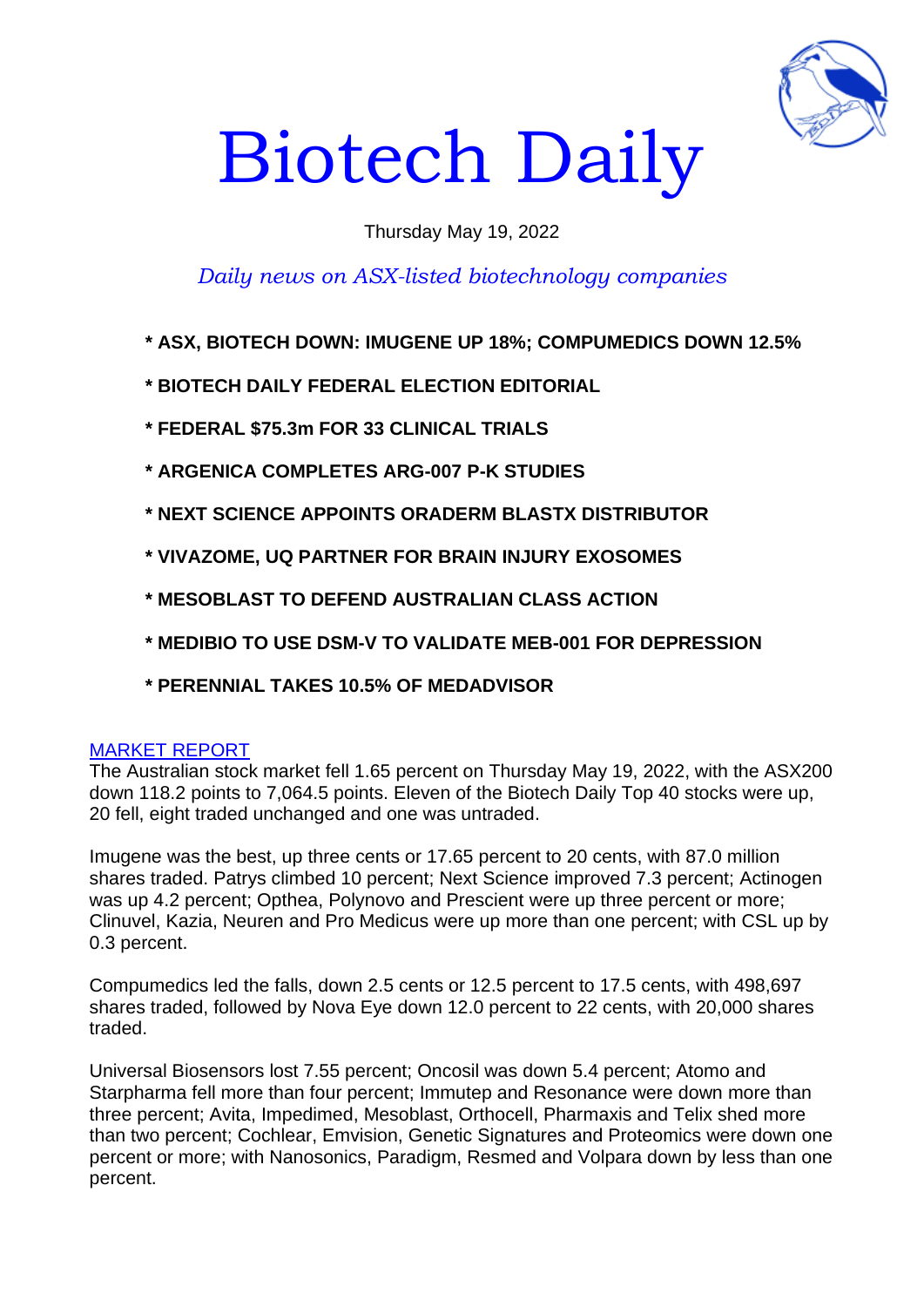## BIOTECH DAILY FEDERAL ELECTION EDITORIAL

Saturday's Australian Federal election is less about specific policies to curry favor with the any sector – including our own - and more about the world in which we live.

While the greatest threat to the planet is Global Warming, it doesn't directly affect the biotechnology community, other than to provide opportunities as the burden of disease and the array of infections increase. But it will impact every other part of our lives, from bushfires to droughts, floods and rising sea levels.

The Liberal National Party Government's inertia on Climate Change reflects its disinterest in innovation. The two major policies that affect our industry are the \$20 billion Medical Research Future Fund and MTP Connect, both established in 2015. Both contribute to the expansion of the industry, but that appears to be all. There is no Minister for Innovation and the Industry portfolio has been a dumping ground.

The previous Labor Government implemented the Ausbiotech-designed 45 percent Research and Development Tax Incentive.

On Tuesday, the Labor Opposition said it would provide a \$1.5 billion Australian medical manufacturing fund as part of its \$15 billion National Reconstruction Fund to "provide loans, guarantees and equity to support projects that create secure well-paid jobs, drive regional development, and invest in our national sovereign capability, broadening and diversifying Australia's economy". Labor said it would make Technical and Further Education (TAFE) free and provide \$482 million for up to 20,000 more university places.

The Greens better understand innovation and propose a \$17.5 billion investment in science, research and innovation, \$5.5 billion for universities, \$1.3 billion for the CSIRO and propose to establish a Parliamentary Office of Science and Technology to provide independent scientific advice to Parliament.

The Government's attacks on China (our number one customer) over Covid beggars belief. Foreign Minister Marise Payne lit the fuse, calling for an inquiry into the Wuhan origin of Sars-Cov-2, with Trade Minister Simon Birmingham fuelling the fire. More recent events with nuclear submarines proposed for 2050 don't help the relationship.

According to the Department of Foreign Affairs and Trade, exports to China increased 21.3 percent to \$179.3 billion in the year to December 31, 2021, but as a proportion of all exports fell from 40.7 percent to 39.1 percent. Pharmaceuticals, and 'medicaments including veterinary products' were hit hard, along with the better publicized fall in exports of barley, wine, wood and crustaceans.

Companies have told Biotech Daily that they are having increased difficulties in access to China, following the unwise interventions. Labor's expected Foreign Minister, Senator Penny Wong, will have her work cut out for her, should Labor win the election.

Our view is that the Liberal-National Coalition does innovators no favors. Labor, the Greens and the "teal" independents are more likely to take action on Climate Change and repair our relationship with China.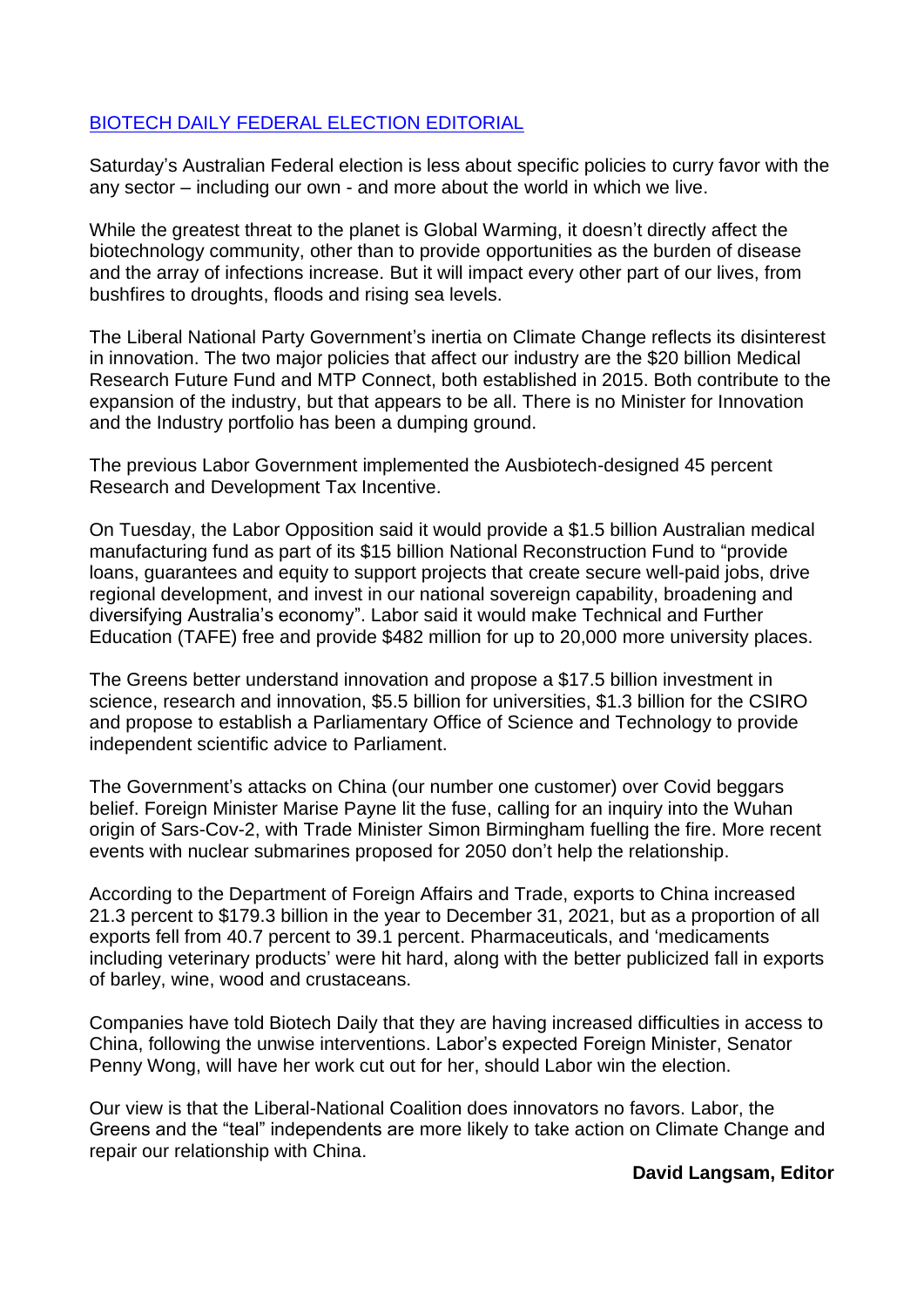### FEDERAL GOVERNMENT

The Federal Government says it will grant \$75.3 million to 12 universities and a research institute to support 33 clinical trials around the country.

A media release from Federal Health Minister Greg Hunt said the program was funded through the National Health and Medical Research Council's Clinical Trials and Cohort Studies Grant scheme.

The Government said the recipients were the University of Adelaide, the University of Melbourne, Melbourne's Monash University, Melbourne's Murdoch Children's Research Institute, Melbourne's Swinburne University, Canberra's Australian National University, the University of Sydney, the University of New South Wales, Queensland University, the University of Western Australia, Perth's Edith Cowan University and Fremantle's University of Notre Dame.

The Australian Federal Election will be held on Saturday, May 21, 2022.

### ARGENICA THERAPEUTICS

Argenica says it has successfully completed its pre-clinical pharmaco-kinetics study of its ARG-007 stroke treatment candidate, in rodents.

Argenica said it observed favorable pharmaco-kinetic profiles within a dose range of 0.05mg/kg to 5.0mg/kg, which included the ARG-007 efficacious dose range of 1.0mg/kg to 3.0mg/kg, reaching maximum blood concentrations "in rapid time, indicating a fast onset of therapeutic effect".

The company said that no adverse effects were observed in the animals, and said that ARG-007 "should be safe and well-tolerated in humans at pharmaco-dynamically relevant doses".

Argenica said completion of the pharmaco-kinetics study meant that it had completed all studies required for an ethics submission for its proposed 36-volunteer, first-in-human, phase I dose escalation trial of ARG-007.

Argenica chief executive officer Dr Liz Dallimore said the pharmaco-kinetics study was "the final study required to finalize our ethics submission, allowing us to move closer to initiating our phase I clinical trial."

Argenica was up four cents or 8.2 percent to 53 cents.

### NEXT SCIENCE

Next Science says that Melbourne's Oroderm Pharmaceuticals will distribute its antimicrobial wound gel Blastx in Australia and New Zealand.

Next Science said the five-year agreement granted Oraderm exclusive rights in Australia and New Zealand for the sale and marketing of a dual Next Science and Oraderm labelled version of Blastx.

The company said revenues would be based on an agreed unit price and a minimum quantity per order and were expected "to become material".

Next Science said Oraderm's initial focus in Australia and New Zealand would be hospitals, nursing homes, dermatologists and over-the-counter pharmacies.

The company said the agreement would automatically renew for an additional three years at the conclusion of its initial five-year term.

Next Science was up six cents or 7.3 percent to 88 cents.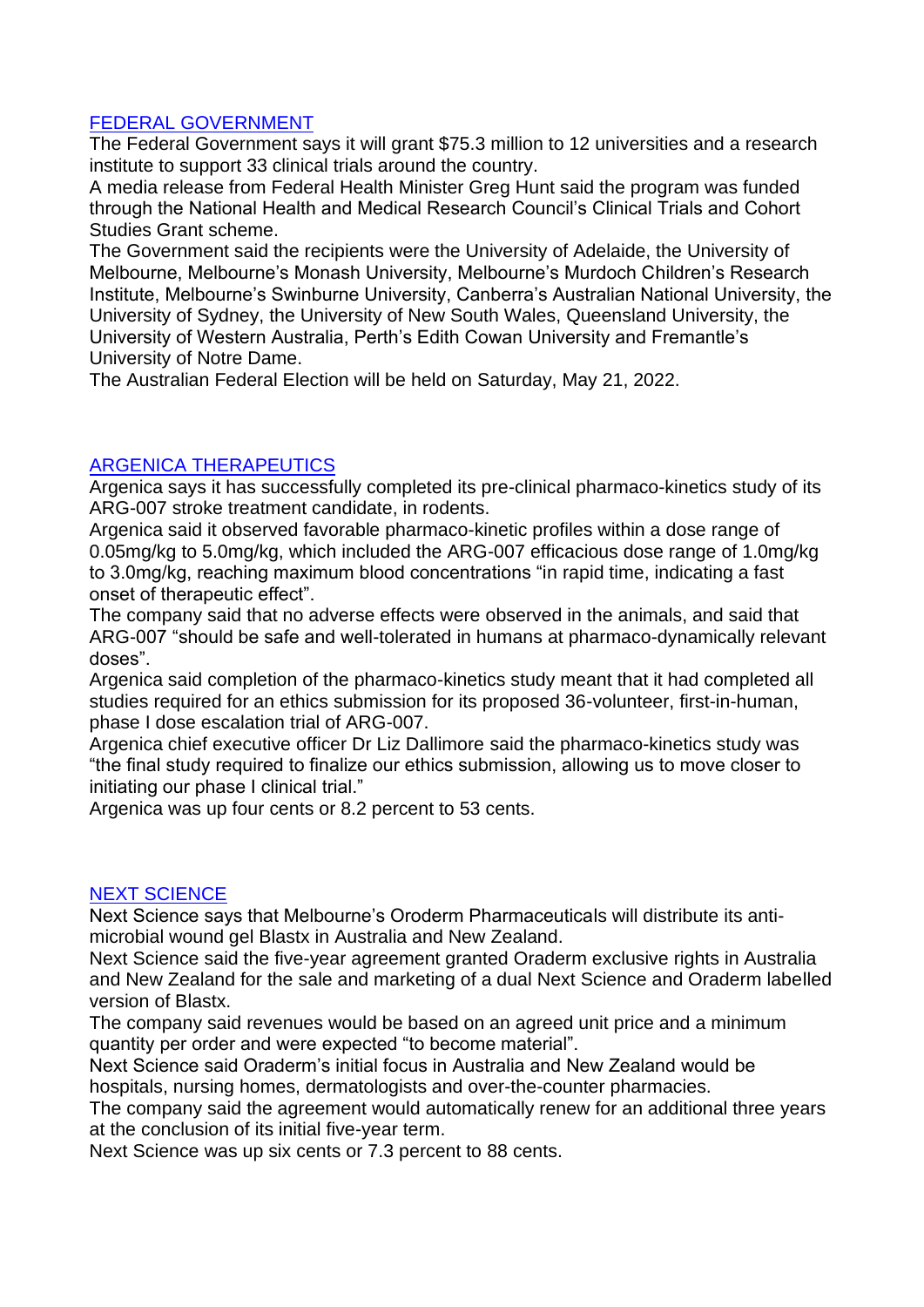### VIVAZOME

Vivazome says it will work with the University of Queensland to investigate exosome treatments for traumatic brain injury and post-traumatic brain injury epilepsy.

Vivazome said it would provide exosomes from different cell types and culture conditions to a team led by the University's Centre for Advanced Imaging director Prof David Reutens.

The company said that the team would undertake research up to in-vivo, proof-of-concept, and the company and the University would jointly apply for grants and other funds to support the project.

Vivazome said the University's team would test the exosomes in a traumatic brain injury mouse model.

The company said it would work with the University to engineer exosomes to enhance their targeting of the brain and increase their anti-inflammatory properties, with the aim of modulating the inflammatory response in traumatic brain injury.

Vivazome said it hoped this would modify or prevent susceptibility to post-traumatic brain injury (TBI) epilepsy, reduce brain damage and improve recovery of motor and cognitive functions.

Vivazome chief executive officer Prof David Haylock said that Prof Reutens and his team at the University of Queensland were "recognized for their work in TBI and post-TBI epilepsy, including previous grant funding from the US Department of Defence".

"Vivazome will supply its proprietary exosomes and provide its expertise in exosome biology and analytics," Prof Haylock said.

Vivazome is a private company.

# **MESOBLAST**

Mesoblast says it has been served a class action in the Federal Court of Australia by William Roberts Lawyers on behalf of certain shareholders.

Mesoblast said the class action was issued on behalf of parties who acquired an interest in the company's shares, American depository receipts, or related equity swap arrangements between February 22, 2018 and December 17, 2020.

The company said that it had recently settled a similar suit in the US for \$2 million with no admission of liability, and that the settlement sum, minus the minimum excess associated with the company's insurance, had been paid by the Mesoblast's insurer.

Mesoblast did not specify the currency for the \$2 million and had not replied to a query from Biotech Daily at the time of publication.

Last year, at least four US law firms began class actions against Mesoblast claiming that the company failed to inform investors of the risk of graft-versus-host disease success (BD: Oct 21, 2021).

Mesoblast fell 2.5 cents or 2.4 percent to \$1.01 with 1.2 million shares traded.

### MEDIBIO

Medibio says the US Food and Drug Administration will allow use of a DSM-V diagnosis as the primary comparator to assess efficacy of its depression algorithms.

Medibio said it had proposed the fifth edition of the Diagnostic and Statistical Manual of Mental Disorders (DSM-V), as well as the International Neuropsychiatric Interview to support trial clinician diagnosis after the FDA requested a clinical diagnosis as a primary comparator to its MEB-001 cardiac variability for depression algorithm.

Medibio was unchanged at 0.35 cents with 4.9 million shares traded.